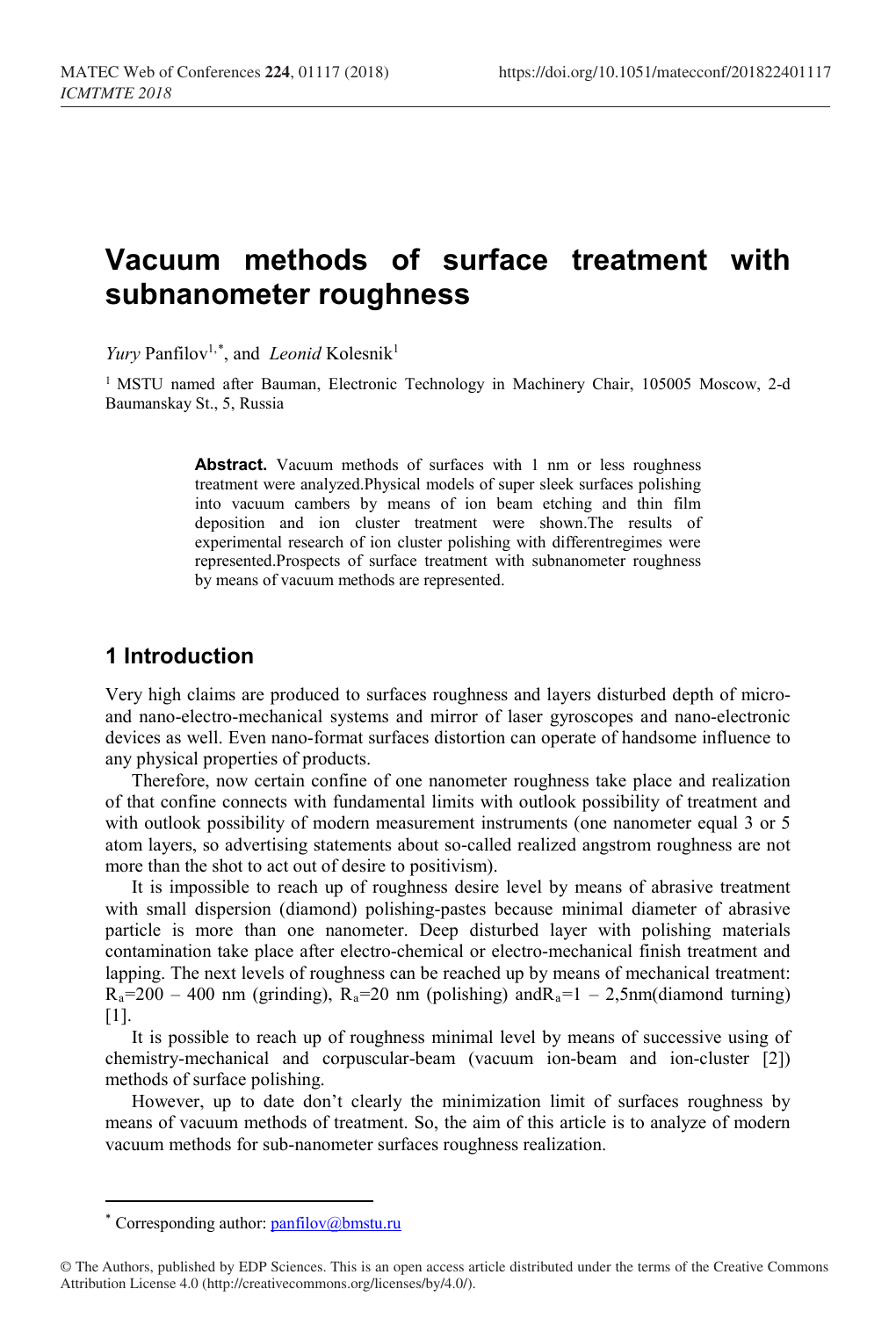### **2 Vacuum methods for super-smooth surfaces manufacturing**

Ion-beam polishing is based on surface micro-roughness sputtering effect and defect layer removing. So, surface properties become such as bulk material properties. The scheme of accelerated ions impact to rough surface and atoms material sputtering and microroughness smoothing  $(h_2< h_1)$  is represented at Fig. 1. Surface roughness parameter  $R_q=0,25-0,5$  nm can be produced by means of ion-beam polishing method [3].

The essential lack of ion-beam polishing is the sputtering speed difference of surface micro- and macro-defects such as pores, scratches, dust and chemical contaminations.

For this lack removal, thin film is deposited on surface before ion-beam polishing. Such operation is named "surface planning". Ion polishing with surface planning method consists of the same material thin film deposition and ion-beam etching of surface with thin film after that. The ion-beam etching depth is about two times more than the deposited thin film thickness. Thin film deposition and ion-beam etching are repeated many times with decreasing of thin film thickness every time. Surface roughness parameter  $R_q=0,25 - 0,5$ nm can be produced by means of ion-beam polishing with surface planning method [3, 4].



**Fig. 1.** Scheme of surface micro-roughness smoothing by means of ion bombardment.

A number of glassceramics sirface relief researches before ion beam etching and after ion beam etching as well were carried out by means of atomic force microscope SolverNext. Ion beam energy was 500 eV and angle between ion beam direction and substrate sirface was  $20^{\circ}$  or  $90^{\circ}$  (Fig. 2. and Fig. 3.)



**Fig. 2.** Glassceramics sirface relief map before ion beam etching and after ion beam etching with 20<sup>°</sup> angle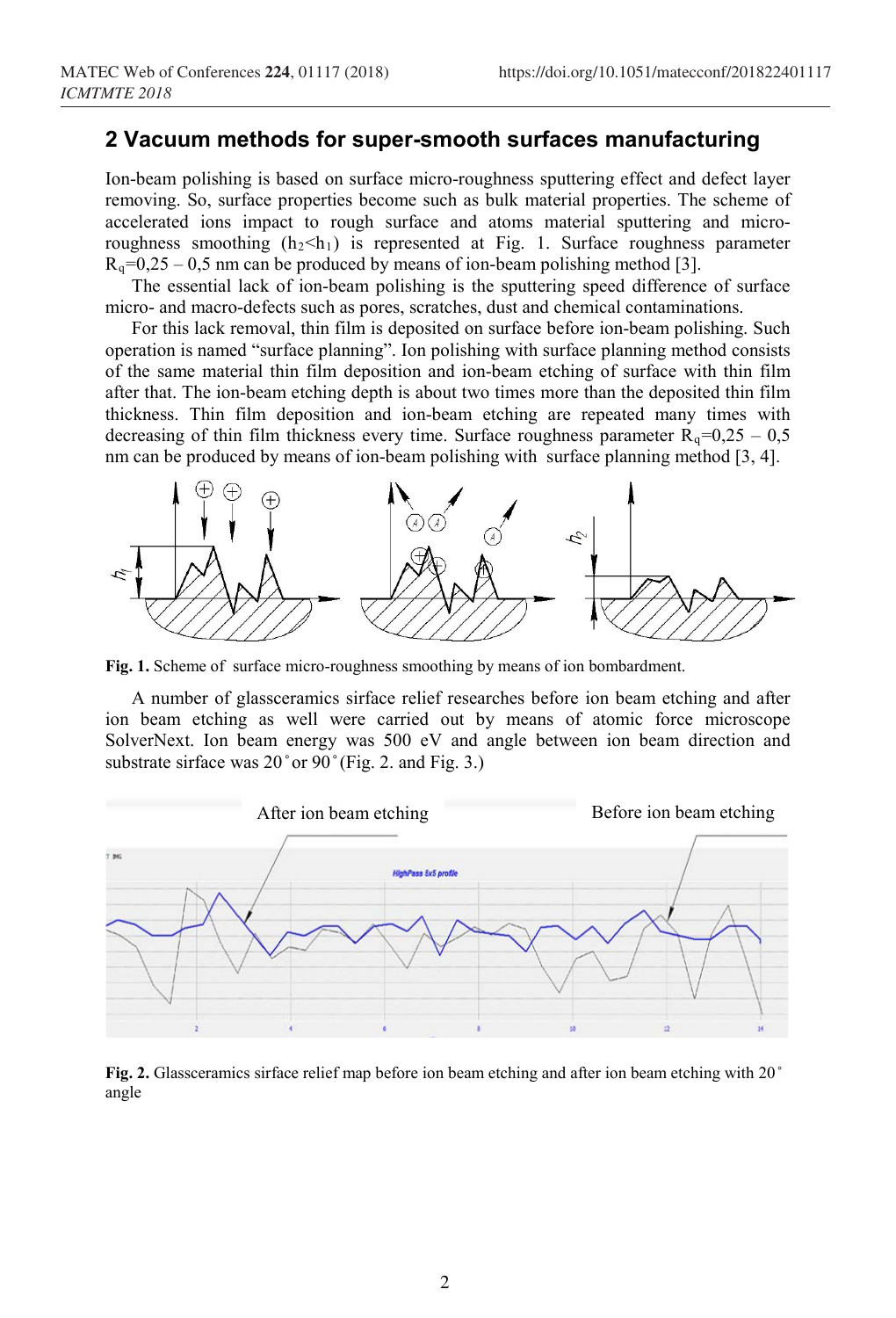

**Fig. 3.** Glassceramics sirface relief map before ion beam etching and after ion beam etching with 90° angle

The results of this experiments show that glassceramics sirface micro relief after ion beam etching with 20° angle is smoother than glassceramics sirface micro relief after ion beam etching with 90° angle. Beside this, ion beam polishing method has an essential limitation in etching of sirfaces with microdefects and microcontaminations because of different etching rate of different surface area etching.

The scheme of the ion polishing with surface planning  $(h_3 \le h_2 \le h_1)$  is represented at Fig.4.



**Fig. 4.** Scheme of the ion polishing with surface planning.

Like ion-beam polishing else plasma chemical polishing is applied for surface roughness decrease. Plasma chemical polishing method is based on chemical reaction between reactive gas disturb layer because uniform low temperature and high density plasma is used. Surface roughness parameter about  $R_q=0,8$ nm can be produced by means of plasma chemical polishing method [5]. The lacks of this method are etching high selectiveness and toxic gas using.

One of the promising methods of a surfaces vacuum treatment is ion-cluster surface polishing [2]. By means of ion-cluster surface polishing can obtain super smooth surfaces with material structure conservation of practically any materials, even super-hard materials. Surface roughness parameter  $R_a=0, 6-1, 3$  nm can be produced by means of ion-cluster polishing method [2]. Unfortunately, now there is not the industry equipment for surface ion-cluster treatment at world market.

The scheme of the ion-cluster polishing of surface  $(h_2< h_1)$  is represented at Fig.5.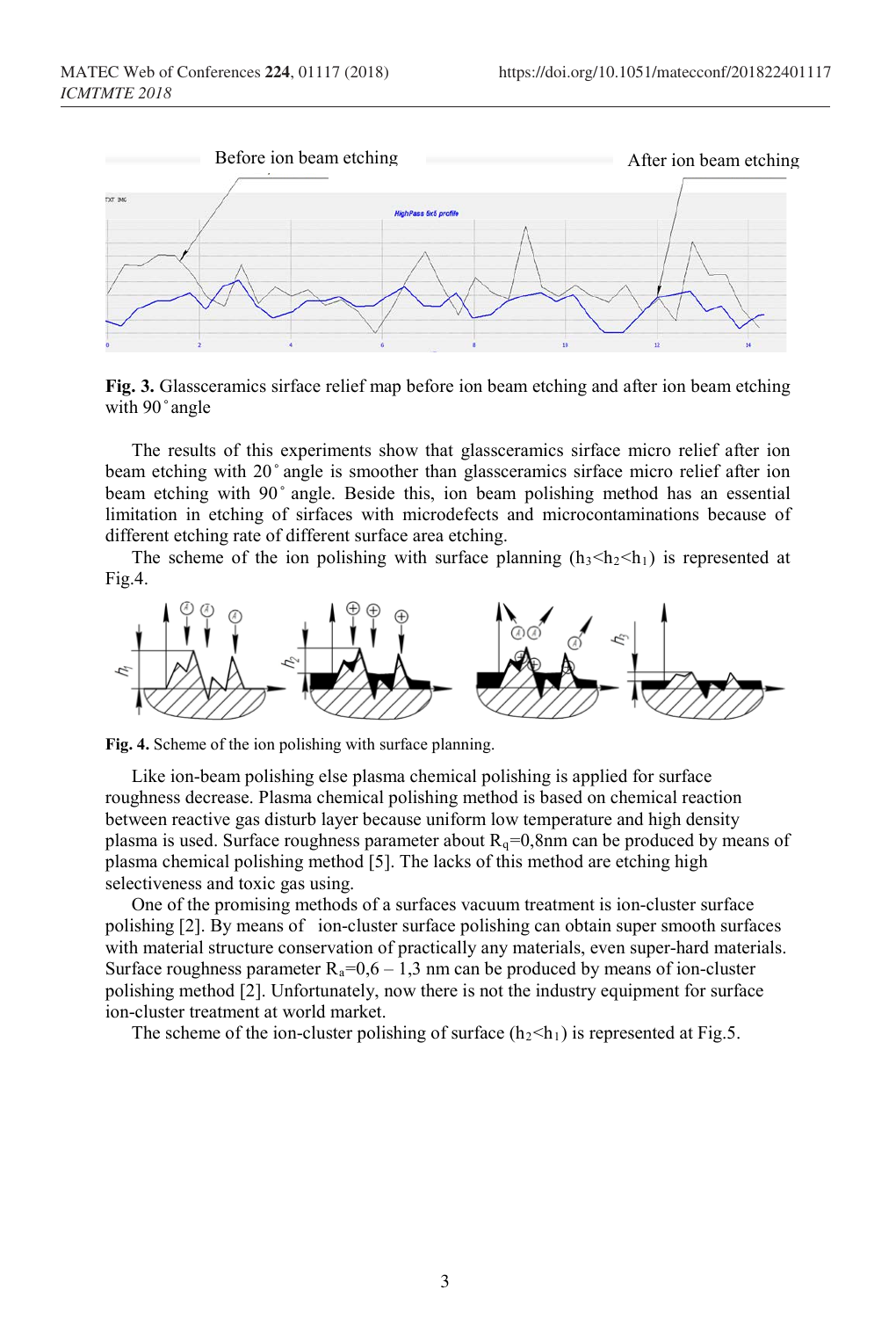

**Fig. 5.** Scheme of the ion-cluster polishing.

The main difference between ion beam and ion cluster polishing repose in numbers of atoms in cluster which simultaneously clash with the same numbers of atoms on solid surface.

Kinetic energy of the cluster atoms less than kinetic energy of the cluster, so the depth of penetration of every atom to solid surface is very small.

Impact of ion cluster on surface is accompanied with more high energy in comparison with impact of individual ion. The increase of ion cluster's dose of radiation leads to surface polishing and to improve the surface quality of all materials practically. In spite of high coefficient of sputtering, very small layer of surface material is removed.

Ion clusters can be also used for surface cleanning and etching, for thin film deposition and new materials syntesis, for ion implantation and high moleculs materials epitaxy.

Ion clusters can be generated by different methods with differention materials, electical charge, intensity, energy and so on. The comparative characteristics of surfaces before ion cluster treatment and after  $CO<sub>2</sub>$  ion cluster polishing of ZnO thin films with 30 keV energy and different radiation doses are represented on Fig. 6 [3].

#### **3 Results of the polishing vacuum methods research**

Results of the surfaces ion-beam polishing and ion-beam etching with surface planning research are represented in [4, 5]. Comparative dates of the direct ion-beam etching and ion-beam etching with surface planning of the samples with the same initial roughness are discussed. The results demonstrate that surface roughness parameter  $R_a=0,25-0,5$  nm and surface defects decreasing as well can be obtained by means of the ion-beam polishing method with surface planning. Nevertheless, there are not a word about method of nanorelief measurement, square of measurement and a number of measurements (reliability) in the articles.

Surface planning is a process of sample surface cavity filling by means of ion sputtering of a target from the same material as sample material [5]. Such process gives opportunity to decrease of quartz sample roughness in two times (up to  $R_a=0.8$  nm) and to create chemical clean surface without any defects. The results of quartz glass polishing by means of such gas as  $SF_6$ , Ar or  $O_2$  RF plasma are represented in [6, 7].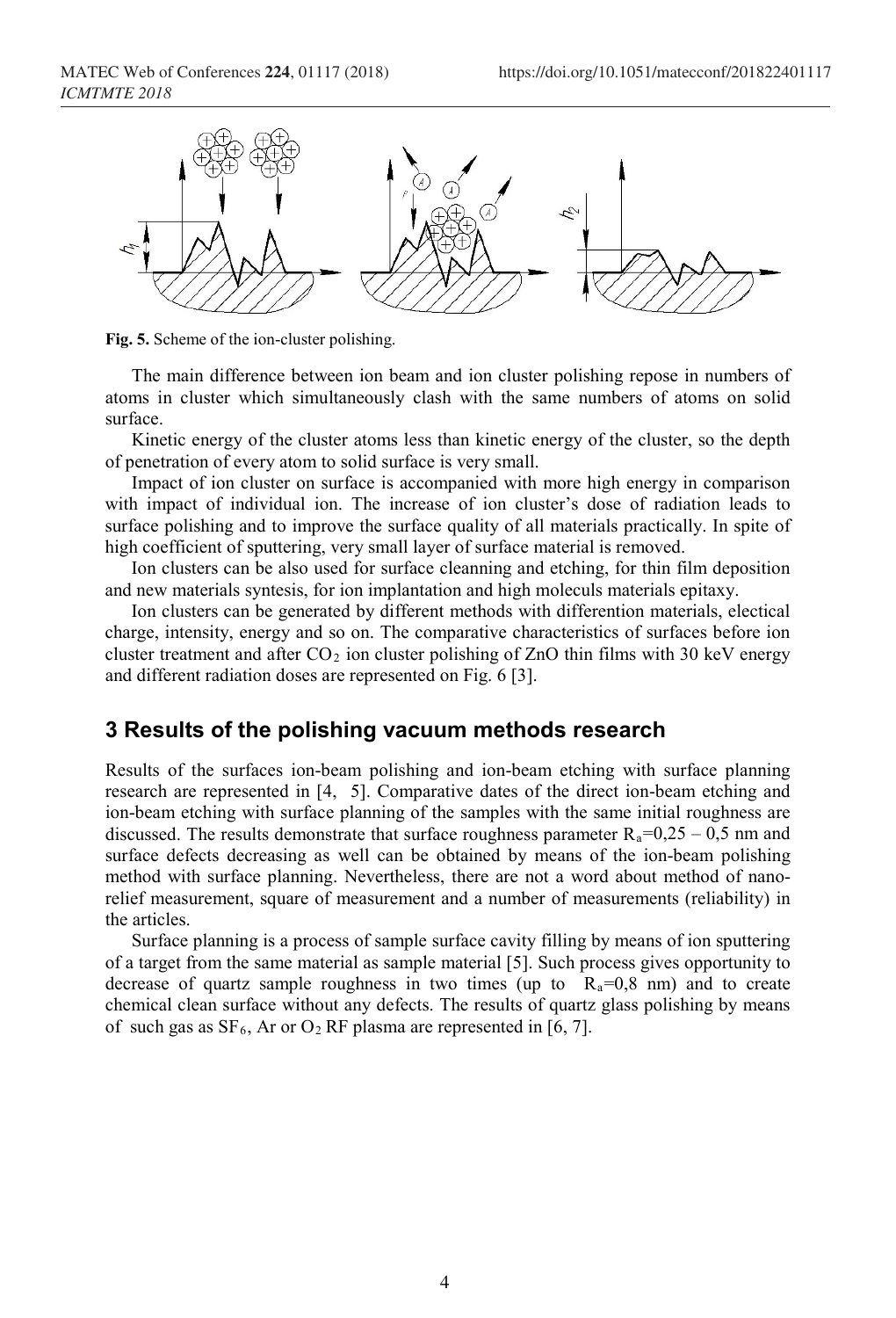

**Fig.** 6. The comparative roughness parameters  $R_a$  of surfaces before ion cluster treatment (a) and after  $CO<sub>2</sub>$  ion cluster polishinig of ZnO thin films with 30 keV energy and different radiation doses:  $5.10^{14}$ clusters/cm<sup>2</sup> (b), 5:10<sup>15</sup> clusters/cm<sup>2</sup> (c),  $1.10^{16}$  clusters/cm<sup>2</sup> (d).

## **4 Conclusion**

The obtainment of surfaces with roughness parameter about  $R_a=1$  nm and less is the actual task for modern optics, micro- and nano-electronics, micro- and nano-mechanics. The best surface treatment method for minimum roughness level obtaining look-out prosecutes in the number of countries. Among the methods are the worst requirement methods: ion-beam and ion-plasma etching, plasma chemical polishing. They give opportunity to polish of surfaces with roughness parameter about  $R_a=1$  nm and less and with high level of chemical clean and without defect layers of the surfaces. With our viewpoint, the combination of ionbeam polishing with surface planning and ion-plasma etching methods in unified vacuum cycle is more perspective for surfaces treatment with subnanometer roughness (method of ion-plasma polishing is also promising).

## **References**

1. V. Gorohov, E. Zaharevich, M, Skvortsova, *The increasing of metal-optic fittings precise by diamond turning on ultraprecise tools*, Photonics, № **1**, P. 118 – 123 (2014)